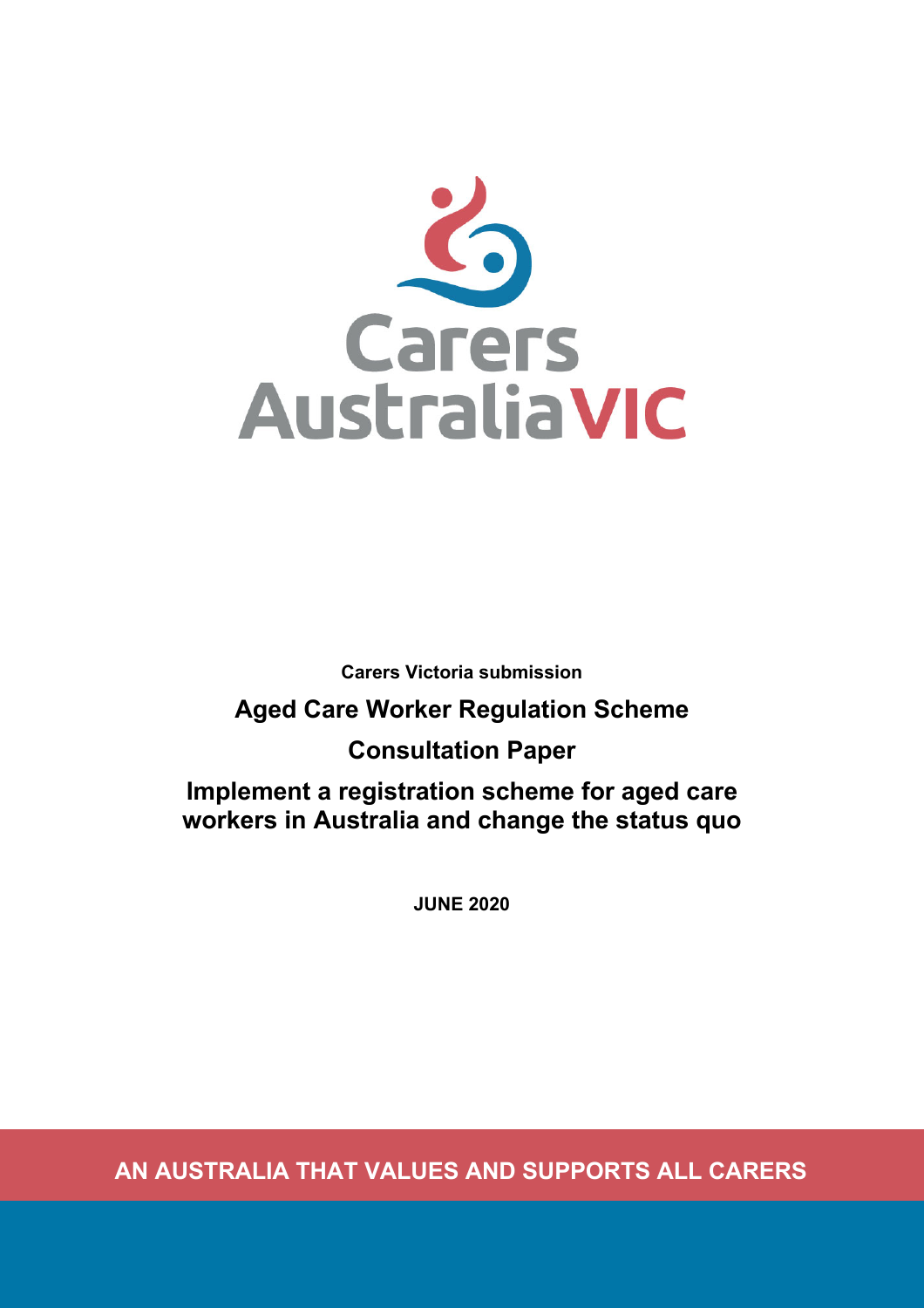## **ABOUT CARERS VICTORIA**

Carers Victoria is the state-wide peak organisation representing people who provide care. We represent more than 703,300 family carers across Victoria, of whom 221,300 are primary carers – people caring for someone with a disability, mental illness, chronic health issue or an age-related condition.

A carer is a person who provides unpaid care and support to an older person. This may include assistance with physical and personal care, emotional support, household tasks, transport and communication. The term carer is **inclusive** of partners, family members and friends who are involved in the care of the older person.

People receiving care could be a parent, child, spouse/partner, grandparent, other relative or friend. Carers Victoria is a member of the National Network of Carers Associations. Carers Victoria is a non-profit association which relies on public and private sector support to fulfil its mission with and on behalf of carers.

Carers Victoria is a membership-based organisation. Our members are primarily family carers, who play an important role in informing our work, contributing to advocacy and strategic aims, and distributing information more widely to other carers.

This policy paper was prepared by Carers Victoria's Policy Team.

© Carers Association Victoria 2020.

This work is copyright. Apart from any use as permitted under the *Copyright Act 1968*, all other rights are reserved. Requests and inquiries concerning reproduction and rights should be addressed to the Copyright Officer, Carers Victoria, PO Box 2204, Footscray, Victoria, 3011.

For information contact: Scott Walker Chief Executive Officer Carers Victoria Telephone: 03 9396 9500 Facsimile: 03 9396 9555 Email: scott.walker@carersvictoria.org.au Website: www.carersvictoria.org.au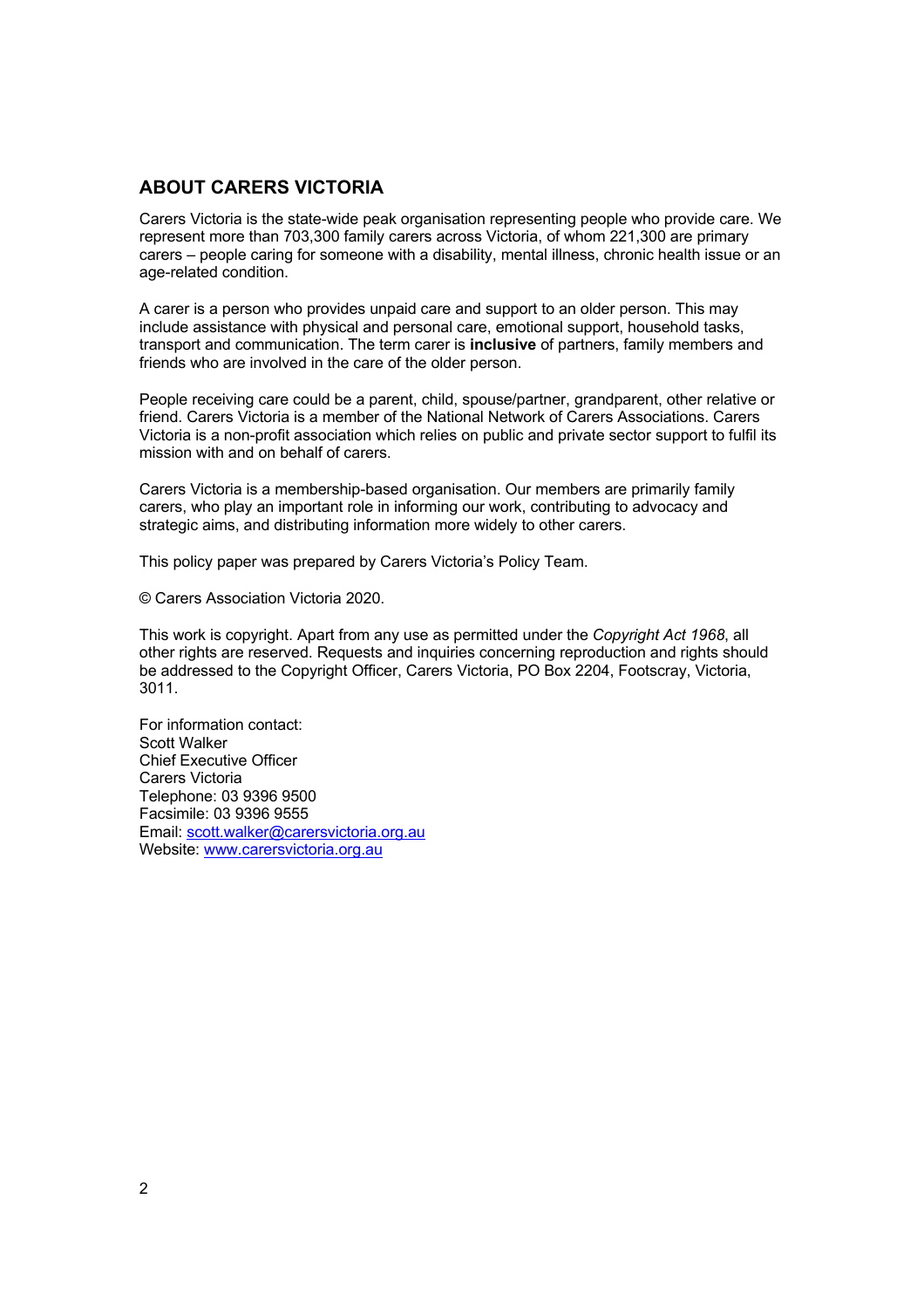## **CONTENTS**

| Should worker screening be a positive register of cleared workers and/or a list of excluded |  |
|---------------------------------------------------------------------------------------------|--|
|                                                                                             |  |
|                                                                                             |  |
|                                                                                             |  |
|                                                                                             |  |
|                                                                                             |  |
|                                                                                             |  |
|                                                                                             |  |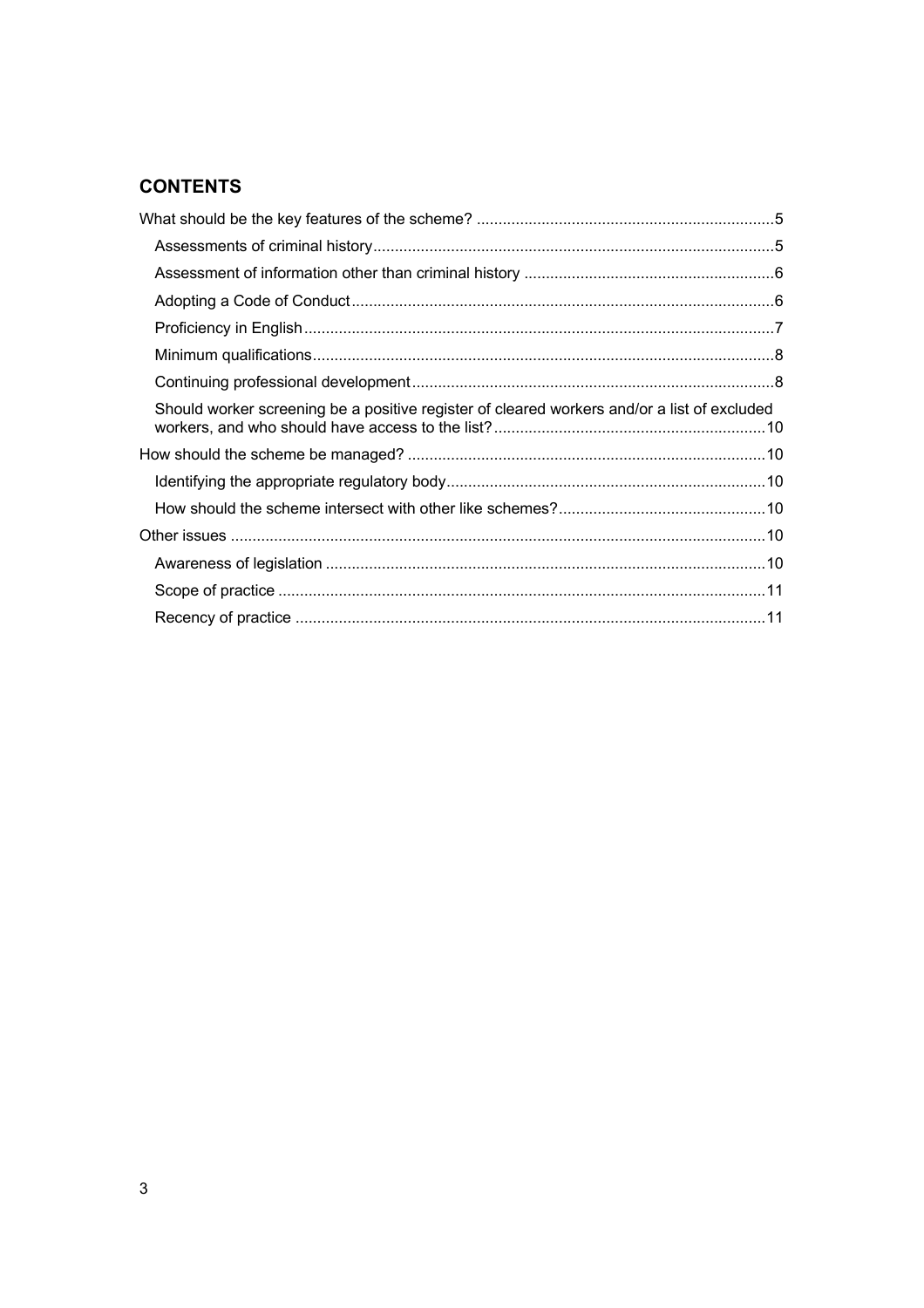*"The aged care facility continually reneges on its responsibilities, fails to have adequate staff ratios and effectively qualified staff. The facility does not even provide air-conditioning for residents" Carer respondent - 2020 survey*

Carers Victoria strongly supports the establishment of an aged care worker registration scheme which is robust and prioritises the safety and dignity of older people as recipients of aged care services, their carer(s) and other family members.

#### **Introducing an Aged Care Worker Registration Scheme will be essential in sustaining Victoria's over 700,000 family and friend carers. The Scheme will engender trust in workers who support older people with care needs.**

Carers are among the most important safeguards for their relative or friend through personal relationships and community connections. Carers Victoria regularly receives reports from carers who are concerned or have witnessed poor conduct or harm to their relative or friend.

The current Royal Commission into Aged Care Quality and Safety as well as numerous inquiries powerfully demonstrate harm is more likely to occur in closed settings and in contexts of poorly enforced regulation. Workers who seek to cause harm will do so if they believe adverse reports about them made by older people and carers will not be believed, investigations will be slow and inadequate or whistle-blowers (workers and clients) will be punished by management or co-workers who wish to maintain the status quo.

Safe and reliable aged care workers are also important for the sustainability of care relationships. While carers often lament the poor quality of workers, part of the function of a aged care workforce is to provide carers with the opportunity to look after their own mental and physical health or pursue their own goals of employment, study or volunteering.

Aged care worker registration is an important mechanism in addressing inadequate training and the significant level of harm which occurs every day against older people in their homes and residential aged care settings, their families and carers (we will use the term clients hereafter).

Carers Victoria expects worker registration to be one mechanism in a broader strategy to increase quality and safety in the delivery of aged care services. Minimum staff ratios which have been implemented in health and childcare settings are also an important means by which to increase safety and quality.

With a well-regulated sector and increased professionalism of the workforce, the community can avoid crisis-driven services for carers and instead provide early-intervention assistance.

#### *"Legislate mandated ratios and quality of staff for aged 'care' facilities so that carers don't have to stress over obvious substandard conditions for their elderly family." Carer respondent - 2020 survey*

This submission selectively responds to questions posed in the Consultation Paper. Carers Victoria recommends the strongest regulatory options to ensure the safety and dignity of older people receiving aged care services and their carers. The testimony of poor-quality care heard at the current Royal Commission should be a watershed moment and bring to an end the low expectations of the workforce – low expectations which would not be permitted from others providing services to older people.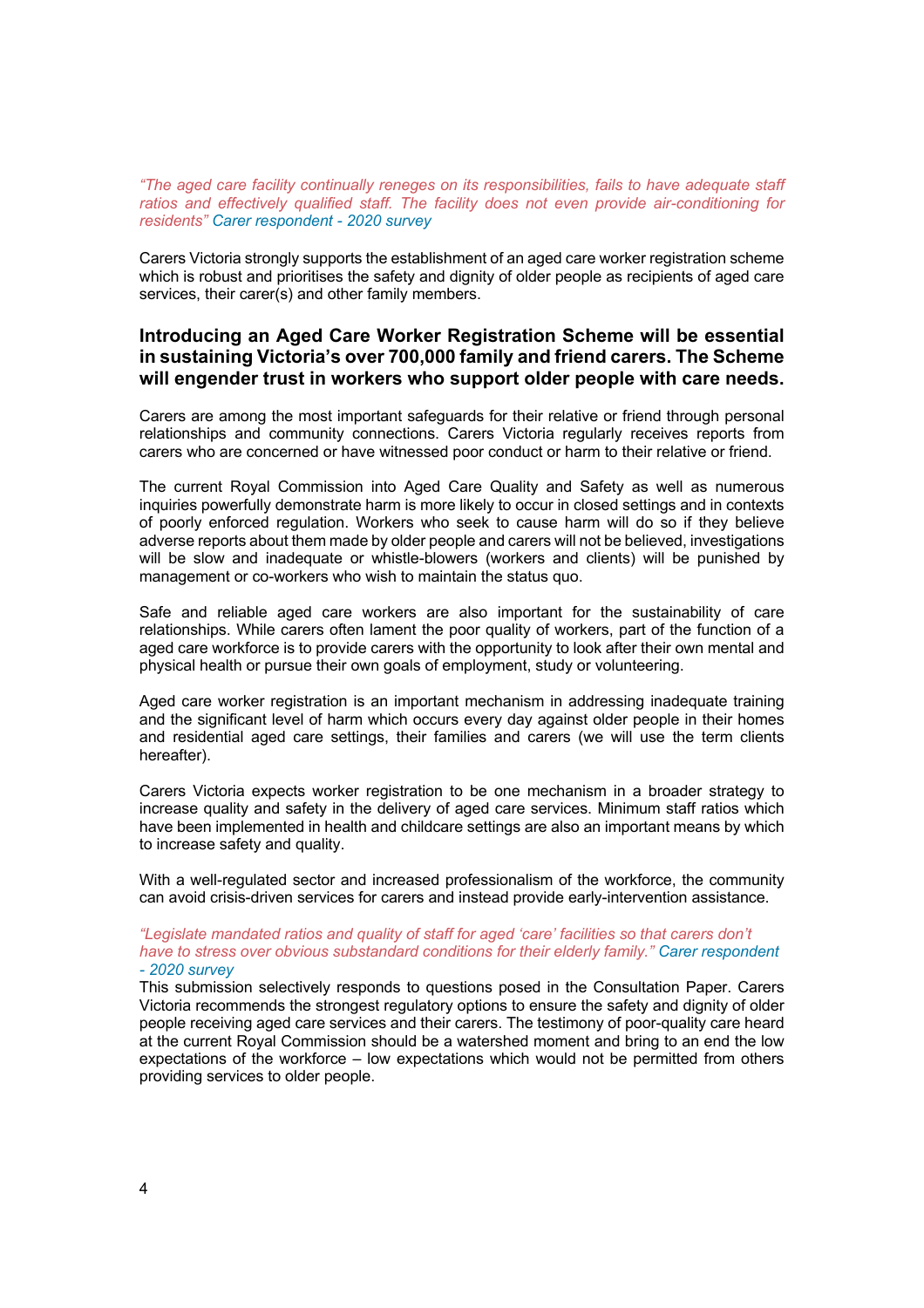The Government must demonstrate leadership to the aged care sector and carefully manage the introduction of a regulation scheme with an implementation strategy which prioritises a responsive, safe and quality aged care workforce.

## **What should be the key features of the scheme?**

To ensure the registration scheme is effective, it must:

- be mandatory to all workers in the sector who work directly with older people and who are not covered by the National Registration and Accreditation Scheme (NRAS),
- designate minimum qualifications,
- require all workers to demonstrate expertise in specific areas of practice, and
- be contingent on continuing professional development to maintain skills.

Rather than take the cynical attitude that regulation is an unnecessary inhibitor of individual choice and workforce growth, a registration scheme is a necessary quality-assurance mechanism and workforce development tool.

It is a strong promotor of consumer-directed care by providing an objective standard and baseline measure against which clients can determine the necessary skills and competencies of aged care workers.

#### *"The current system is appalling. No real redress for terrible care that doesn't address basic human needs let alone those with complex medical needs." Carer respondent - 2020 survey*

It also provides professional guidance about conduct between people in contexts which are usually devoid of clear boundaries – people's homes and intimate care. While the ideal worker in the human services has a 'good nature', boundaries which reflect community standards are needed so clients can be confident of consistently safe services which prioritise their dignity. This also protects the worker from clients who may overstep boundaries because of social isolation.

#### *An aged care worker regulation scheme will contribute to a more agile and robust aged care workforce -able to handle the increased demand from an ageing population.*

Carers Victoria understands it takes time to embed new systems for those working in a sector known for poorly enforced regulation. However, we hope the Department of Health can be confident in setting a high bar and developing a registration scheme that is meaningful to clients and families and prioritises their safety and dignity.

#### **Assessments of criminal history**

#### **Recommendation: Option A2 – Centralised assessment of criminal history for aged care workers**

A centralised assessment of criminal history will support alignment with the NRAS, reducing regulatory burden for employers and employees (if they wish to be employed by multiple organisations) as well as embedding consistent risk assessment criteria in line with community expectations, not providers' commercial needs.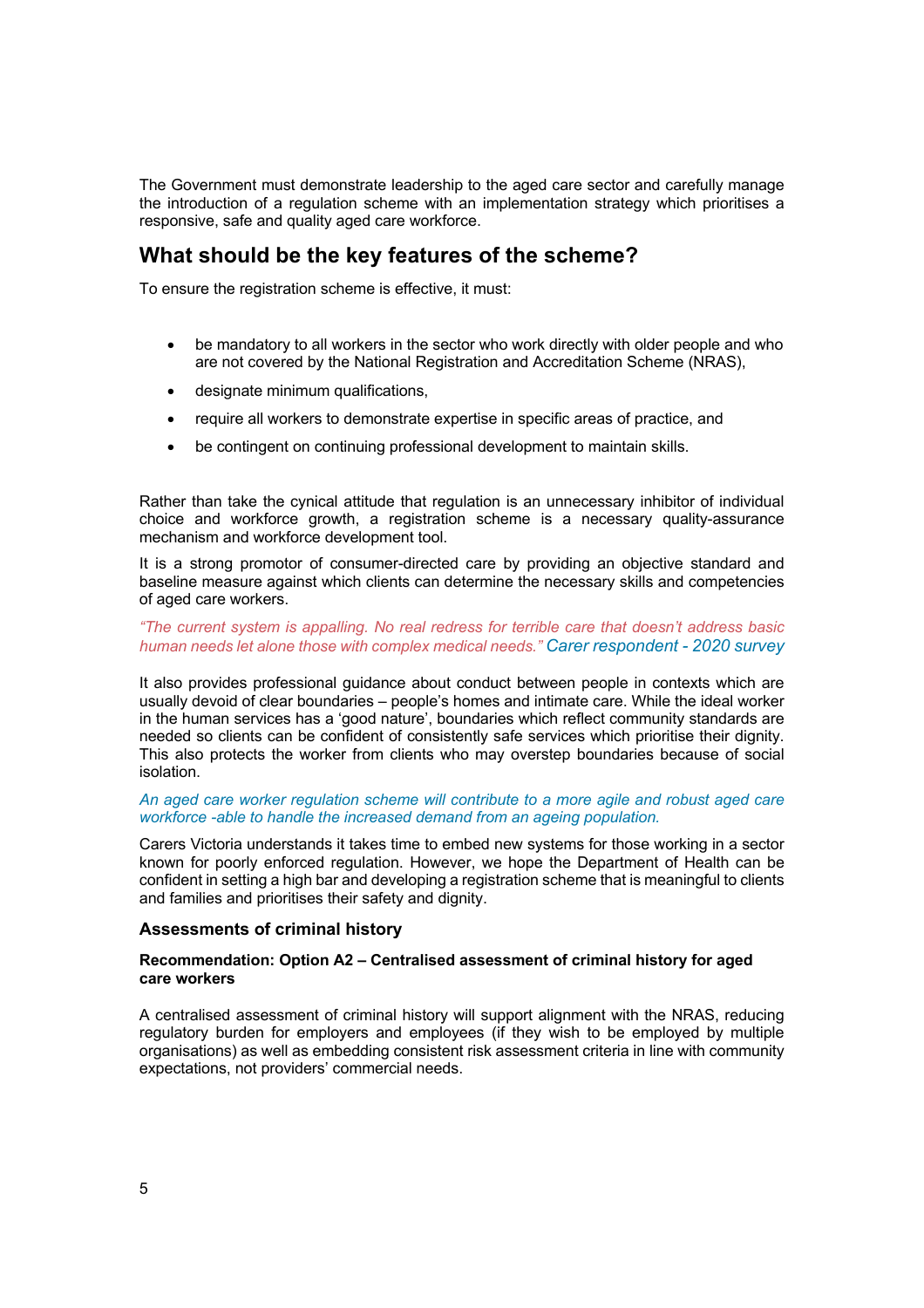#### **Assessment of information other than criminal history**

#### **Recommendation: That all options presented in the Consultation Paper be considered:**

Option B1 – Information from disciplinary bodies such as health complaints bodies, the NDIS Commission and National Boards

Option B2 – Information from relevant government agencies

Option B3 – Information from courts and tribunals

Option B4 – Information from employers

Information gathered from one or all sources are important additional screening mechanisms that should be available if required. The Consultation Paper's example of whether the relevance of dishonesty to the Australian Tax Office is relevant to aged care worker screening unfortunately illustrates a lack of understanding about community behaviour towards older people. Evidence indicates it is likely that between two and 14 per cent of older Australians experience elder abuse in any given year; Financial abuse appears to be the most common form of abuse experienced by elderly people.<sup>1</sup> Therefore, dishonest conduct in one's financial affairs may indeed be a risk factor for the aged care workforce.

#### **Adopting a Code of Conduct**

#### **Recommendation: Option C2 – Adopt the NDIS Code of Conduct for aged care workers**

*"Do not assume that the person being cared for [in an aged care facility] is aged: my husband was 46 years old when he was disabled by a stroke, I have been caring for him for 27 years." Carer respondent - 2020 survey*

Given that the prevalence of care needs from disability and older age in the community means many people are likely to support family members and/or friends who are utilising services in both sectors, a nationally consistent Code of Conduct will make it easier for clients to keep track of the obligations of workers in the aged care and disability sectors who deliver services.

*"I care for my Aunt is who is 68 years old and an NDIS participant mainly supporting her with some of her self-managed funds. I also care for my father who is trying to get more support at home since my mum died. It would be great to have one system for the workers they each use." Rochelle, carer in Melbourne*

While the NDIS Code of Conduct was the subject of considerable consultation, Carers Victoria would like to have reservations about its current form noted. Carers Victoria recommends the obligations should be applied to all the people in the care relationship who are impacted by the delivery of services, not just to the consumer. This is consistent with the Victorian Carers Recognition Act (2012) which obliges care support organisations to "take all practicable measures to ensure that the care support organisation and its employees and agents reflect the care relationship principles in developing, providing or evaluating support and assistance for persons in care relationships" (Part 3 s. 11 (c)).

<sup>1</sup> https://aifs.gov.au/publications/elder-abuse/export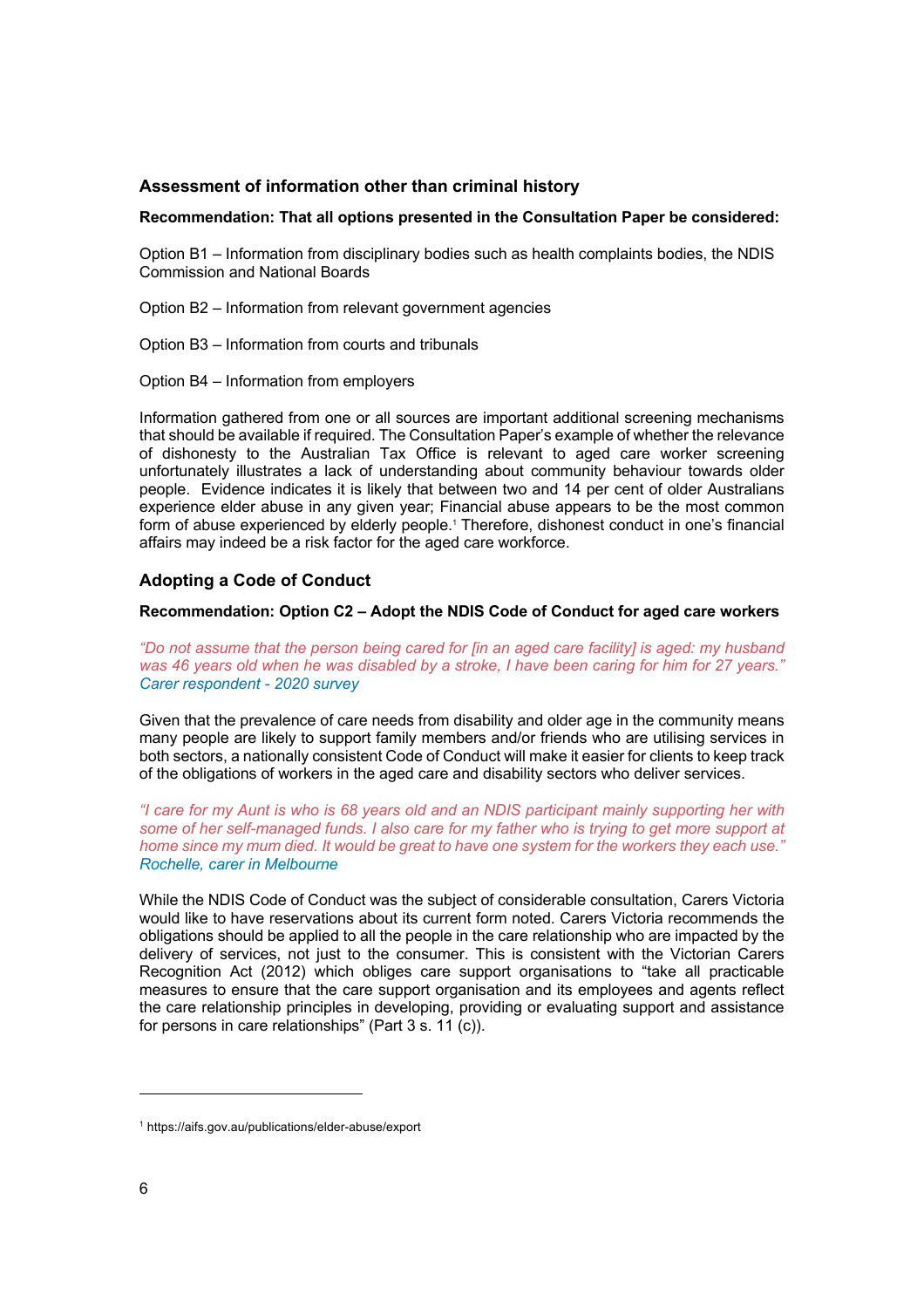Revision of The NDIS Code of Conduct should include obligations to communicate in a form, language and manner that enables the participant to understand the information provided and make known their preferences. This element has been integrated into the obligation to respect for individual rights; however, effective communication is essential to planning safe services and supports for older people and carers and should be a key component of the Code of Conduct.

Obligation 7: Take all reasonable steps to prevent and respond to sexual misconduct

This obligation should include sexual relations between service providers and participants, both consensual and non-consensual, expressly dealing with the power differential in such relationships. This obligation was previously contained in the indicative elements of an NDIS Code of Conduct developed in the Framework but has since been omitted in the adopted Code. This will make the Code consistent with other professional Codes of Conduct such as the Nursing and Midwifery Board of Australia which clearly stipulates its members: "avoid sexual relationships with persons with whom they have currently or had previously entered into a professional relationship. These relationships are inappropriate in most circumstances and could be considered unprofessional conduct or professional misconduct."2

#### **Proficiency in English**

#### **Option D2 – Establish a requirement for PCWs to demonstrate their proficiency in English as part of a registration process (consistent with the National Scheme)**

The question of English language proficiency must be assessed against what we trust is the Department's primary mission to improve the quality and safety of aged care and enhance protections for clients in a multicultural Australia. Over 36 per cent of older Australians were born outside of Australia and one in three older people were born in a non-English speaking country. 3

While Australia is a multicultural country, its official language remains English and dilution of writing and speaking proficiency will have broader impacts on society and the economy for decades to come.

Currently, many carers report support workers (in the aged care and disability workforce alike) have only basic English language skills which impact on their ability to undertake their duties appropriately and safely. Proficiency in English is essential where workers are responsible for administering medication or advocating on behalf of the client. Workers need to be able to read and understand instructions communicated by others and implement them correctly to deliver care safely.

However, it is important to consider the opportunity for individuals who are fluent in languages other than English to be employed precisely because they can deliver aged care services to culturally and linguistically diverse clients. For older clients, this opportunity to speak their first language is vital for their physical, mental and emotional wellbeing. The body implementing the Registration scheme may be able to identify languages where temporary exemptions can be made for workers with basic English language skills.

<sup>2</sup> https://www.nursingmidwiferyboard.gov.au/

<sup>3</sup> https://www.health.gov.au/sites/default/files/documents/2019/12/aged-care-diversity-framework.pdf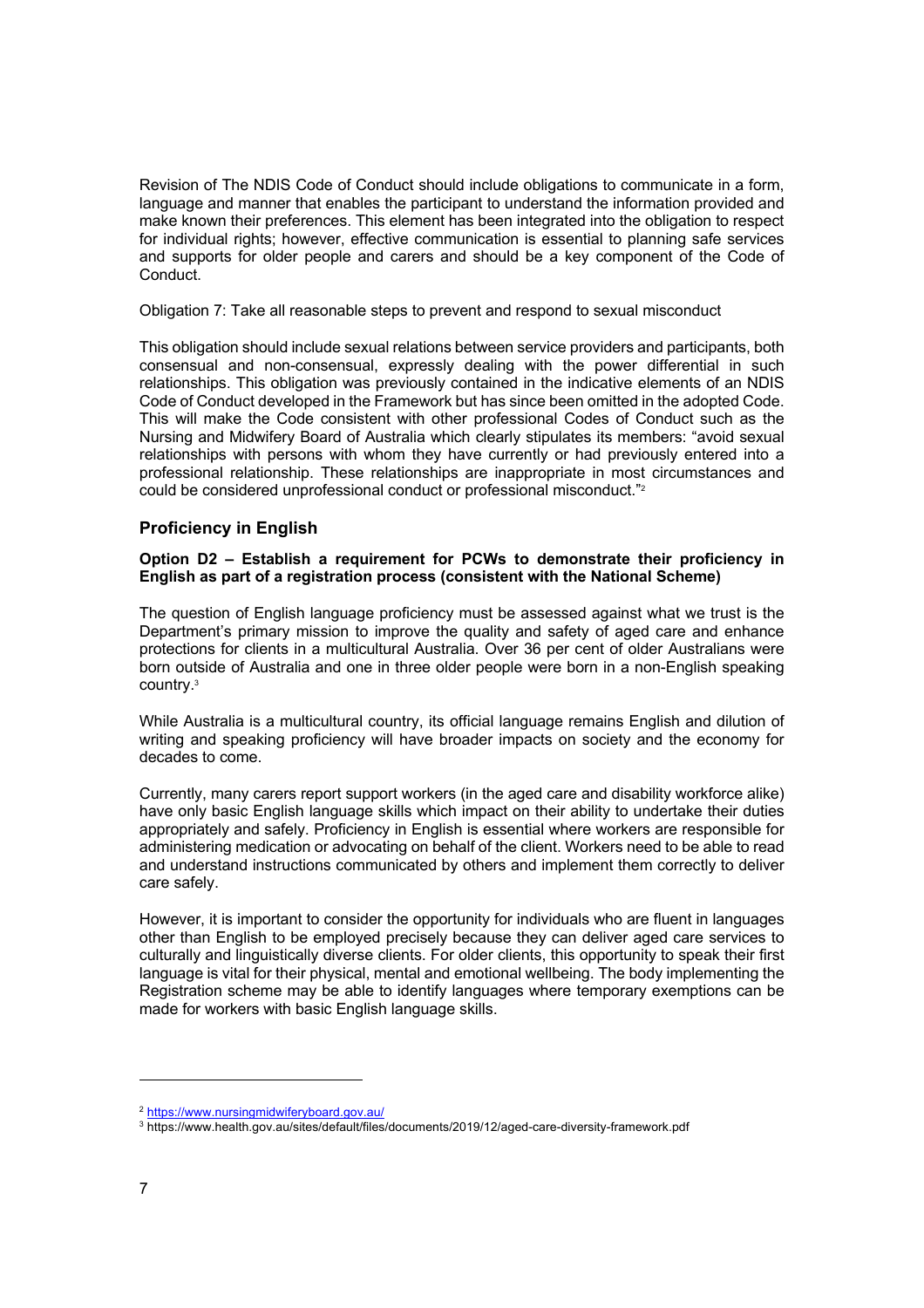Moreover, Carers Victoria recommends a registration scheme which requires communication to be respectful to all people in care relationships as outlined in the Victorian Carers Recognition Act (2012).

Finally, we recommend a broad definition of communication be applied to include languages, display of text, Braille, tactile communication, large print, accessible multimedia as well as written, audio, plain-language, human-reader and augmentative and alternative modes, means and formats of communication, including accessible information and communication technology. In this context we commend the Department of Health for introducing a national sign language interpreting service for aged care for the first time.

#### **Minimum qualifications**

#### **Recommendation: Option E3 – Establish a requirement for PCWs to demonstrate their qualifications as part of a registration process.**

The aged care workforce will inevitably be varied to account for the individual needs and preferences of the client base. However, there are skills and capabilities which are necessary for all human service workers such as reflective practice, family-centred practice, manual handling, supported decision-making, effective communication skills including assistive technology, nutrition, person-centred positive behaviour support, working effectively with people with Dementia and other cognitive impairments, preventing pressure injuries and culturally safe and respectful practices. This is by no means an exhaustive list.

Attaining a minimum qualification is likely to be considered a self-education expense by the worker because it is incurred to gain or produce an assessable income. The course(s) must have sufficient connection to the employee's current work activities and:

- maintain or improve the specific skills or knowledge required in current work activities
- result in, or is likely to result in, an increase in income from current work activities.

Despite this existing mechanism, if the Department remains concerned about the potential barriers as set out in the Consultation paper, it has the opportunity to negotiate with:

- the Australian Taxation Office (ATO) to provide extra tax incentives to workers who undertake minimum qualifications and,
- Registered Training Organisations (RTOs) to provide recognition for prior learning for workers with paid experience, or
- Provide additional subsidies for free or low-cost courses directly to eligible workers

Lastly, to support casual workers for whom attendance at training is not only a cost to be borne by the worker but the loss of paid client-facing time, the registration scheme may include provision such as subsidies or scholarships to experienced/inexperienced workers to pursue their minimum qualification if they commit to remaining in the workforce for a specified period.

#### **Continuing professional development**

#### **Recommendation: Option F3 – Establish a requirement for PCWs to demonstrate they have met specified minimum CPD requirements as part of a registration process.**

Carers Victoria supports a framework of continuing professional development (CPD) for the aged care workforce which is both practical and aspirational. We are disappointed the Consultation Paper emphasises the potential cost of undertaking CPD rather than taking a balanced view that it provides benefits to the worker, their employer(s), clients and community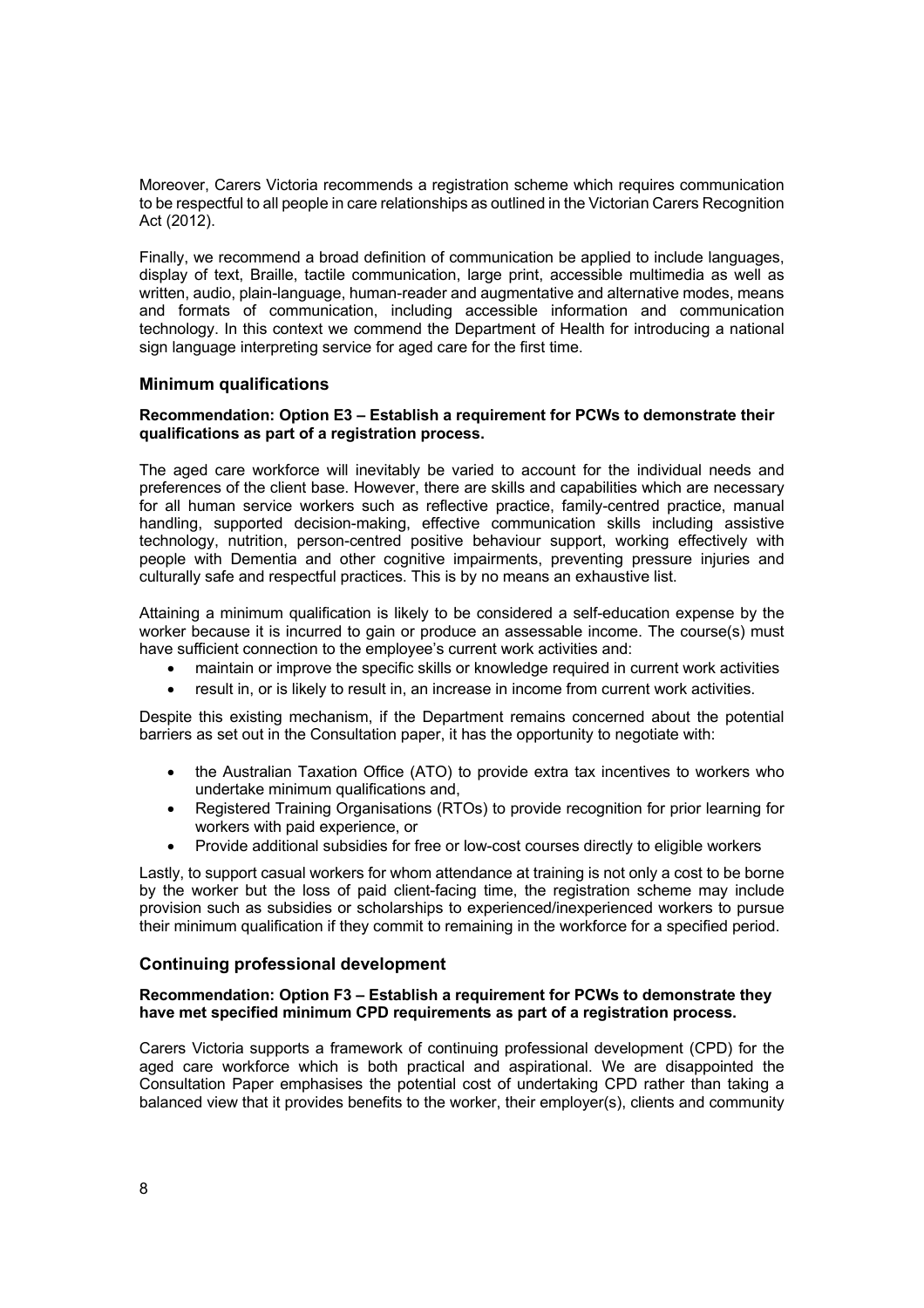as a whole. It is necessary to encourage the aged care workforce to view the expense of CPD as a necessary investment in their own skills and expertise.

*"Not only for the carers but for the people in the aged care system, the aged care homes in my experience, honestly only want to keep their name up there with the amount of ticks they get their accreditation for care to their residents which does not happen and if you ever spoke to the residents families in regional Victoria you would hear of horrifying stories." Carer respondent - 2020 survey*

As stated earlier in this submission, there are mechanisms the Government can utilise to mitigate the financial costs of undertaking CPD within a sector which pays low wages such as the potential to deduct the cost of CPD considered as a self-education expense because it is incurred to gain or produce an assessable income. The course(s) must have sufficient connection to the employee's current work activities and:

- maintain or improve the specific skills or knowledge required in current work activities
- result in, or is likely to result in, an increase in income from current work activities.

Further, the ATO allows claims related to the cost of attending seminars, conferences or education workshops which are sufficiently connected to work activities. This can include formal education courses provided by professional associations. Deductions for travel related to attendance is also allowed under some circumstances.

#### **Carers Victoria recommends:**

- **the Department of Health support providers and workers to understand CPD undertaken has potential to be deducted at the end of the financial year like workers in other sectors,**
- **a minimum 48 hours of CPD over a three-year period, and**
- **flexibility to complete CPD over a three-year period; for example 48 hours over three years may equate to 16 hours or two full working days of CPD per year.**

While registration standards for other professionals such as occupational therapists expect CPD to be completed on an annual basis, it is recommended aged care workers be given flexibility to complete a minimum number of hours over a three-year period. This will minimise pressure on workers who must temporarily reduce or withdraw from the paid workforce for a variety of reasons without adverse effects on their registration. As the peak body for unpaid family and friend carers, Carers Victoria is acutely aware of the challenges some family members face when trying to combine their care roles with paid employment. Sometimes, these challenges can be too great, and the individual withdraws from paid work. Time away from employment is a significant barrier to re-entering the workforce for many. A registration standard requiring continuing professional development within an annual period may unintentionally disadvantage workers who also undertake unpaid care roles.

#### The basis of any CPD requirements set for the workforce should be that it *maintains, improves and broaden the skills, knowledge and expertise* of workers.

Developing a broad CPD completion framework will ensure CPD is undertaken as a meaningful practice instead of a box-ticking exercise. In other words, workers may easily attend ten or even 20 hours of substandard training on a topic of little or no quality and value. Conversely, five hours spent on CPD delivered by qualified educators in a reputable training setting is more valuable to the worker, clients and community.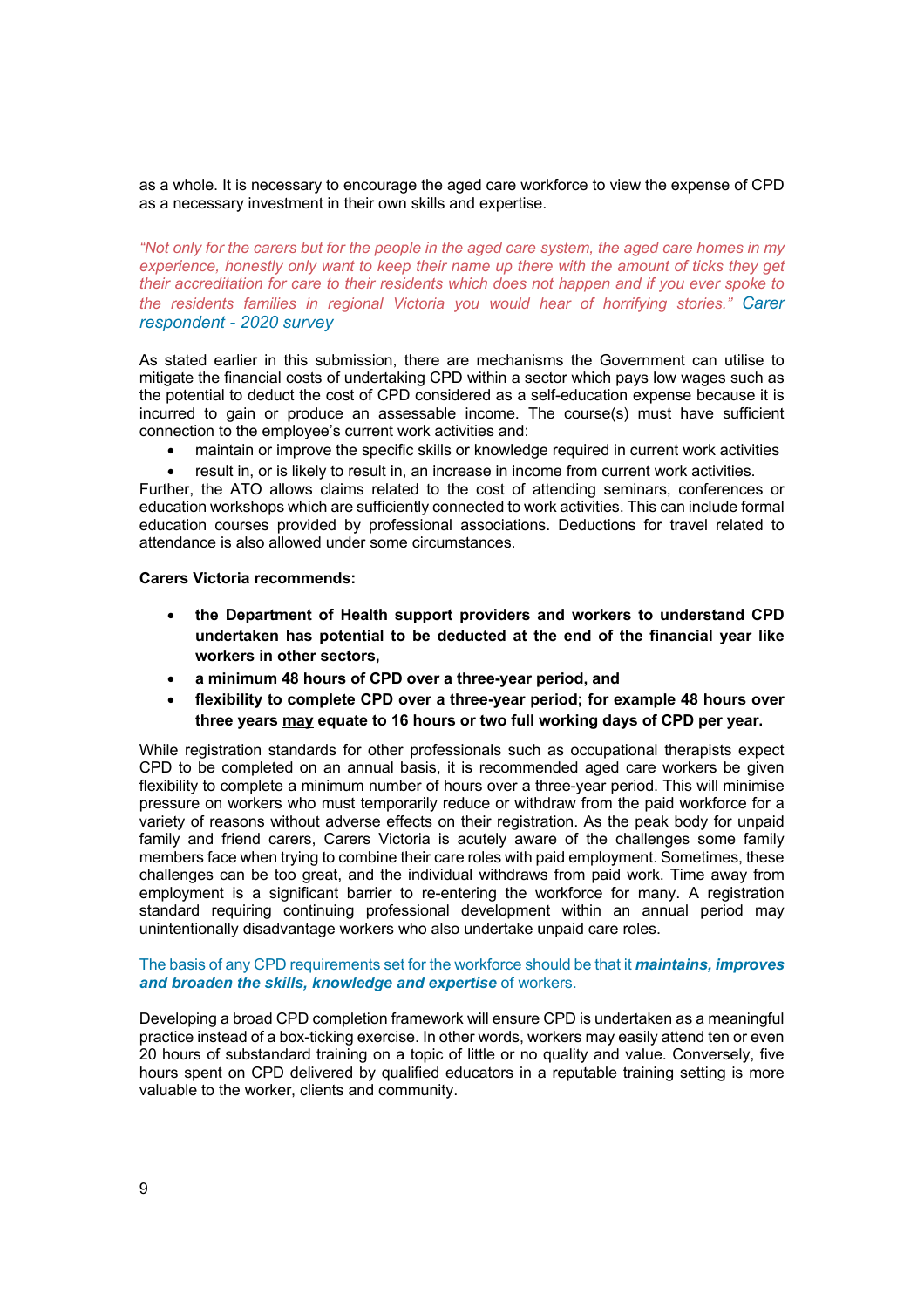Carers Victoria recommends the registration scheme review and endorse potential training events offered by external organisations and individuals with established records of knowledge and competency to support the aged care workforce in their CPD with a general endorsement and sponsorship of training which is designed and delivered by older people and carers. This will provide clients with the opportunity to utilise their lived experience in a professional manner and encourage workers to view older people and carers as people who can direct services as well as receive them.

**Should worker screening be a positive register of cleared workers and/or a list of excluded workers, and who should have access to the list?**

**Recommendation: Option G3 – A list of workers who have been cleared to work in aged care and a list of workers who are excluded from working in aged care**

## **How should the scheme be managed?**

#### **Identifying the appropriate regulatory body**

The Consultation Paper's strong endorsement of the Aged Care Quality and Safety Commission being responsible for registration and screening of all workers would be an efficient mechanism to implement the Scheme.

Given the Government has also announced a Serious Incident Response Scheme from 1 July 2021, this and other complaints made by consumers can be analysed against registration applications to assist in workforce development.

#### **How should the scheme intersect with other like schemes?**

As stated earlier in the submission, Carers Victoria believes greater integration between workers in the aged care and disability sectors as well as complementarity with nursing and allied health professionals will be positive for clients, workers and providers. The main benefit for clients is a larger, more experienced and qualified pool of support workers to draw from – mitigating a common experience of worker shortage, appointment cancellations at short notice and poor-quality and potentially unsafe care. Undertaking greater integration now – while the reformed disability and aged care sectors are still nascent – will be one way the greater demand these sectors will experience in the near future can be addressed.

## **Other issues**

#### **Awareness of legislation**

There is a need for the aged care work force to develop an effective understanding of State and Commonwealth legislation regarding wholistic delivery of services to older people, their families and carers. This requires being informed about the relevant legislation, regulations and policies and how to **demonstrate** them in practice. We wish to emphasise the importance of the Victorian Carers Recognition Act (2012) and the Commonwealth Carer Recognition Act (2010) which provide a legislative basis for providing family centred and sensitive services. We highlight the purposes of the Victorian *Carers Recognition Act 2012*:

- (a) recognise, promote and value the role of people in care relationships; and
- (b) recognise the different needs of persons in care relationships; and